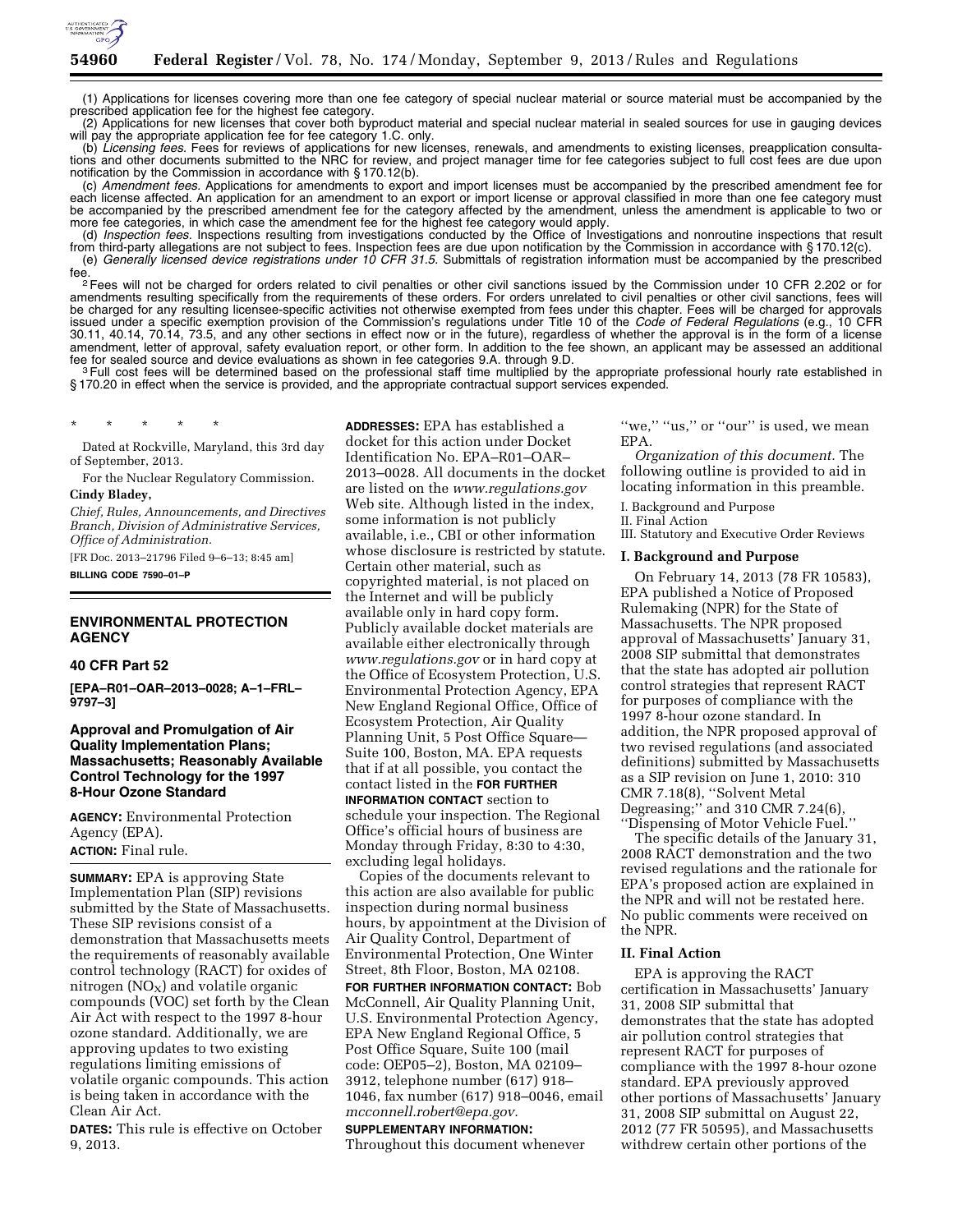submittal in a letter dated January 18, 2013. Therefore, with today's final action, EPA has completed its action on Massachusetts' January 31, 2008 SIP submittal. Nothing more regarding this submittal is pending before EPA.

In addition, we are approving two revised regulations submitted by Massachusetts on June 1, 2010: 310 CMR 7.18(8), ''Solvent Metal Degreasing;'' and 310 CMR 7.24(6), ''Dispensing of Motor Vehicle Fuel.'' Furthermore, we are also approving the following new and revised definitions in 310 CMR 7.00 that are associated with these regulations: Isolate; minor modification; routine maintenance; solvent metal degreasing; special and extreme solvent metal cleaning; and substantial modification.

### **III. Statutory and Executive Order Reviews**

Under the Clean Air Act, the Administrator is required to approve a SIP submission that complies with the provisions of the Act and applicable Federal regulations. 42 U.S.C. 7410(k); 40 CFR 52.02(a). Thus, in reviewing SIP submissions, EPA's role is to approve state choices, provided that they meet the criteria of the Clean Air Act. Accordingly, this action merely approves state law as meeting Federal requirements and does not impose additional requirements beyond those imposed by state law. For that reason, this action:

• Is not a ''significant regulatory action'' subject to review by the Office of Management and Budget under Executive Order 12866 (58 FR 51735, October 4, 1993);

• does not impose an information collection burden under the provisions of the Paperwork Reduction Act (44 U.S.C. 3501 *et seq.*);

• is certified as not having a significant economic impact on a substantial number of small entities under the Regulatory Flexibility Act (5 U.S.C. 601 *et seq.*);

• does not contain any unfunded mandate or significantly or uniquely affect small governments, as described in the Unfunded Mandates Reform Act of 1995 (Pub. L. 104–4);

• does not have Federalism implications as specified in Executive Order 13132 (64 FR 43255, August 10, 1999);

• is not an economically significant regulatory action based on health or safety risks subject to Executive Order 13045 (62 FR 19885, April 23, 1997);

• is not a significant regulatory action subject to Executive Order 13211 (66 FR 28355, May 22, 2001);

• is not subject to requirements of Section 12(d) of the National Technology Transfer and Advancement Act of 1995 (15 U.S.C. 272 note) because application of those requirements would be inconsistent with the Clean Air Act; and

• does not provide EPA with the discretionary authority to address, as appropriate, disproportionate human health or environmental effects, using practicable and legally permissible methods, under Executive Order 12898 (59 FR 7629, February 16, 1994).

In addition, this rule does not have tribal implications as specified by Executive Order 13175 (65 FR 67249, November 9, 2000), because the SIP is not approved to apply in Indian country located in the state, and EPA notes that it will not impose substantial direct costs on tribal governments or preempt tribal law. The Congressional Review Act, 5 U.S.C. 801 *et seq.,* as added by the Small Business Regulatory Enforcement Fairness Act of 1996, generally provides that before a rule may take effect, the agency promulgating the rule must submit a rule report, which includes a copy of the rule, to each House of the Congress and to the Comptroller General of the United States. EPA will submit a report containing this action and other required information to the U.S. Senate, the U.S. House of Representatives, and the Comptroller General of the United States prior to publication of the rule in the **Federal Register**. A major rule cannot take effect until 60 days after it is published in the **Federal Register**. This action is not a ''major rule'' as defined by 5 U.S.C. 804(2).

Under section 307(b)(1) of the Clean Air Act, petitions for judicial review of this action must be filed in the United States Court of Appeals for the appropriate circuit by November 8, 2013. Filing a petition for reconsideration by the Administrator of this final rule does not affect the finality of this action for the purposes of judicial review nor does it extend the time within which a petition for judicial review may be filed, and shall not postpone the effectiveness of such rule or action. This action may not be challenged later in proceedings to enforce its requirements. (See section 307(b)(2).)

#### **List of Subjects in 40 CFR Part 52**

Environmental protection, Air pollution control, Carbon monoxide, Incorporation by reference, Intergovernmental relations, Lead, Nitrogen dioxide, Ozone, Particulate matter, Reporting and recordkeeping requirements, Sulfur oxides, Volatile organic compounds.

Dated: March 22, 2013.

## **H. Curtis Spalding,**

*Regional Administrator, EPA New England.* 

Part 52 of chapter I, title 40 of the Code of Federal Regulations is amended as follows:

### **PART 52—APPROVAL AND PROMULGATION OF IMPLEMENTATION PLANS**

■ 1. The authority citation for part 52 continues to read as follows:

**Authority:** 42 U.S.C. 7401 et seq.

#### **Subpart W—Massachusetts**

■ 2. Section 52.1120 is amended by adding paragraph (c)(138) to read as follows:

#### **§ 52.1120 Identification of plan.**

\* \* \* \* \* (c) \* \* \*

(138) Revisions to the State Implementation Plan submitted by the Massachusetts Department of Environmental Protection on June 1, 2010.

(i) Incorporation by reference. (A) Massachusetts Regulation 310 CMR 7.18(8), ''U Solvent Metal Degreasing,'' effective on March 6, 2009.

(B) Massachusetts Regulation 310 CMR 7.24(6), ''U Dispensing of Motor Vehicle Fuel,'' effective on March 1, 2009.

(C) The definitions of the following terms contained in Massachusetts Regulation 310 CMR 7.00, ''Statutory Authority; Legend; Preamble; Definitions,'' effective on March 1, 2009: isolate; minor modification; routine maintenance; solvent metal degreasing; special and extreme solvent metal cleaning; substantial modification.

■ 3. Section 52.1129 is amended by adding paragraph (j) to read as follows:

#### **§ 52.1129 Control strategy: Ozone.**

\* \* \* \* \*

(j) Approval—Reasonably Available Control Technology Demonstration for the 1997 8-hour ozone standard submitted by the Massachusetts Department of Environmental Protection on January 31, 2008. The revision consists of the state's certification that with regard to the 1997 8-hour ozone standard, Reasonably Available Control Technology controls have been implemented for all sources in the state covered by EPA's Control Techniques Guidelines (CTG) and for all major sources of volatile organic compound and nitrogen oxide emissions. The